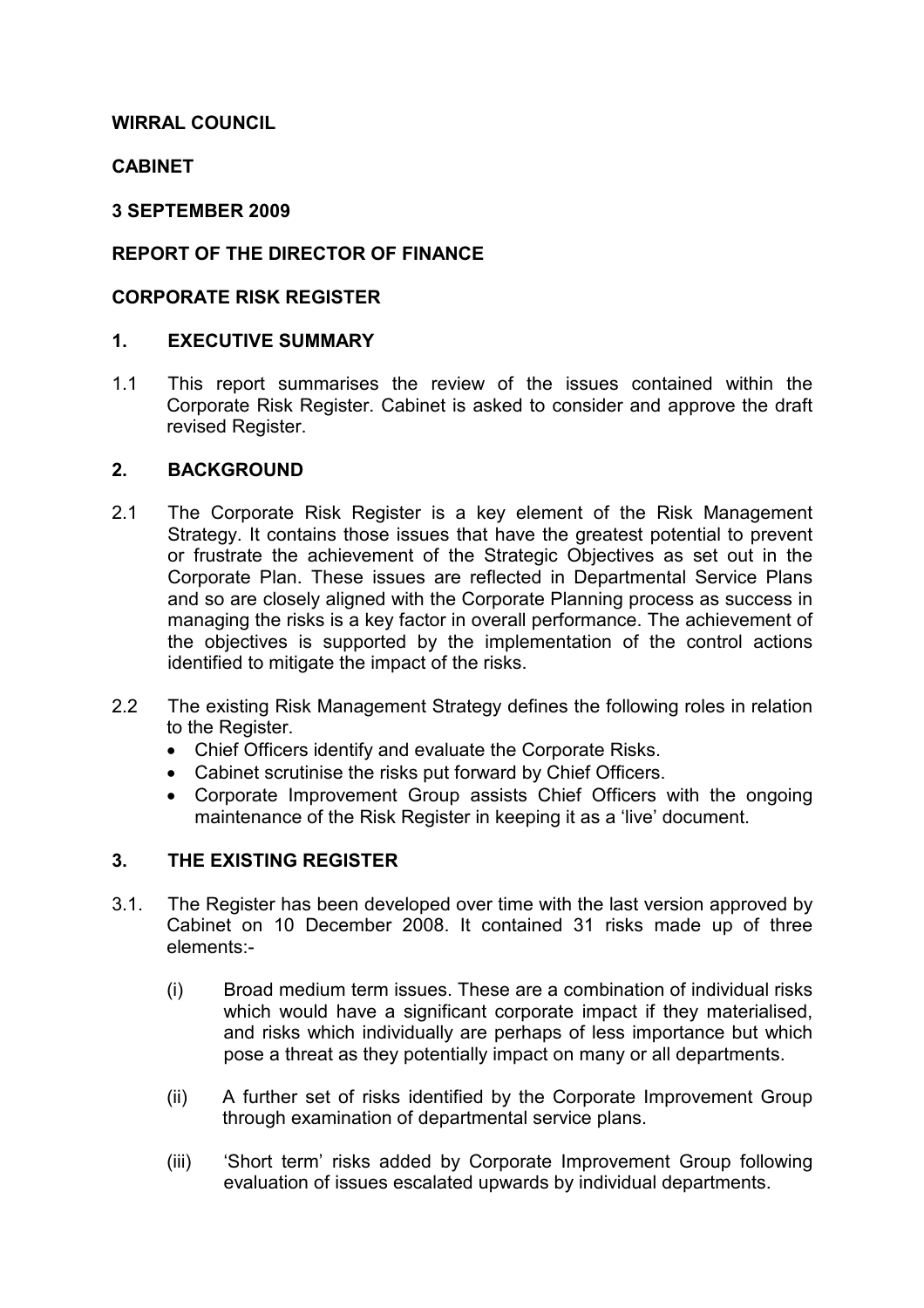3.2. As many of the specific risks are in reality aspects of some of the broader risks and others could be more clearly defined a review of the Register has been undertaken.

### 4. THE REVIEW

- 4.1 The aim of the review was to rationalise the risks in order to produce a more easily understandable and manageable Risk Register. This included consideration of the approaches by other local authorities and particularly those regarded as demonstrating 'best practice' in risk management.
- 4.2 The analysis undertaken showed that there was little consistency as to the number of risks featuring in local authority Corporate Risk Registers nor whether the risks themselves were defined in broad or more specific terms.
- 4.3 Each of the risks was considered in turn in relation to the following points:
	- Is the threat which it poses covered by another risk?
	- Does the risk remain a significant threat (or has it become less critical)?
	- Could the description be more meaningful and more easily understood?
	- Does the description truly describe a threat to a Corporate Objective?
- 4.4 The main changes made to the Register are as follows:-
	- Through rationalisation the number of risks included is now 13.
	- Risks have been ordered so as to place together those which have a degree of relevance to each other.
	- An indicator has been included showing how the risks relate to the Corporate Plan objectives.
	- Information on the controls for each risk has been reduced to reflect solely those which are considered key to mitigating the risk.
	- Additional control actions relate directly to activity planned for the current year which should further mitigate the risk.
- 4.5 It is important to remember that the Register describes critical potential threats and that the inclusion of a particular issue does not mean that the event or situation described is a current problem, rather that it would be significant if it was not managed effectively. The revised Register which is appended represents the views of officers on the key challenges faced in delivering the Strategic Objectives. Cabinet is asked to consider and approve the document.

# 5. FUTURE DEVELOPMENTS

- 5.1. The review focused on rationalising the issues contained in the Register and updating information on key controls. A re-evaluation of the scores for each risk will be undertaken prior to the next update to Cabinet.
- 5.2 Progress against the risks on the Register will continue to be provided as part of the quarterly Performance and Financial Monitoring Report.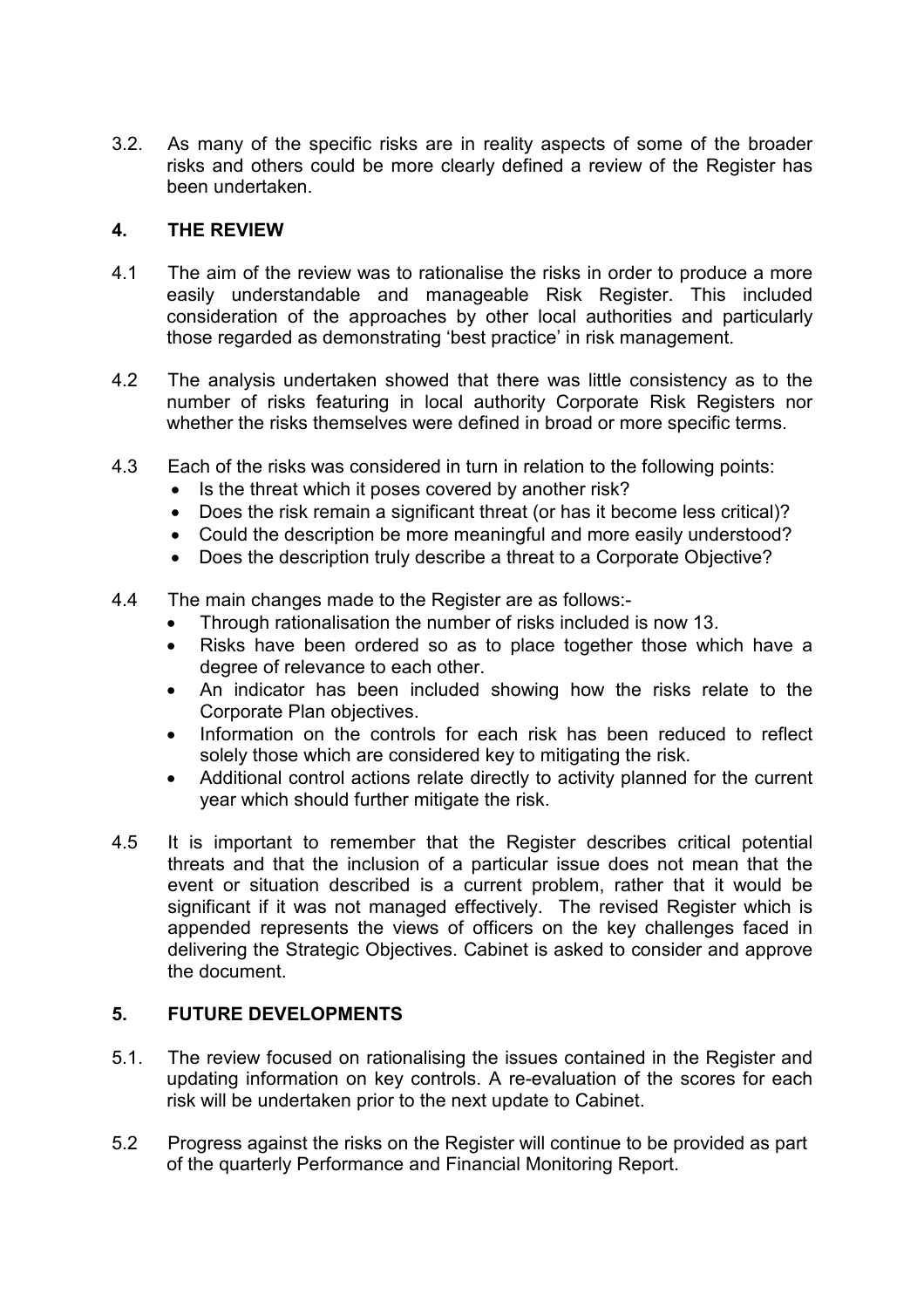5.3 An improvement to current processes would be to involve Cabinet more directly and at an earlier stage in reviewing key corporate risks. This could form part of the annual refresh of the Corporate Plan priorities which could be extended to include an assessment of the resource implications and risks associated with achieving the priorities. Cabinet is invited to give its views.

# 6. FINANCIAL IMPLICATIONS

6.1. Whilst there are no direct financial implications arising from this report, effective management of those risks with a financial impact will help improve value for money.

# 7. STAFFING IMPLICATIONS

7.1 There are no direct staffing implications. However some of the corporate risks directly concern human resources issues.

# 8. EQUAL OPPORTUNITIES IMPLICATIONS

8.1. Effective management of the corporate risks will contribute to the achievement of all corporate objectives.

#### 9. COMMUNITY SAFETY IMPLICATIONS

9.1 Effective management of the corporate risks will contribute to the achievement of all corporate objectives.

#### 10. LOCAL AGENDA 21 IMPLICATIONS

10.1. Effective management of the corporate risks will contribute to the achievement of all corporate objectives.

#### 11. HUMAN RIGHTS IMPLICATIONS

11.1 Effective management of the corporate risks will contribute to the achievement of all corporate objectives.

#### 12. PLANNING IMPLICATIONS

12.1 There are none arising from this report.

#### 13. LOCAL MEMBER SUPPORT IMPLICATIONS

13.1. There are no specific implications for any Members or wards.